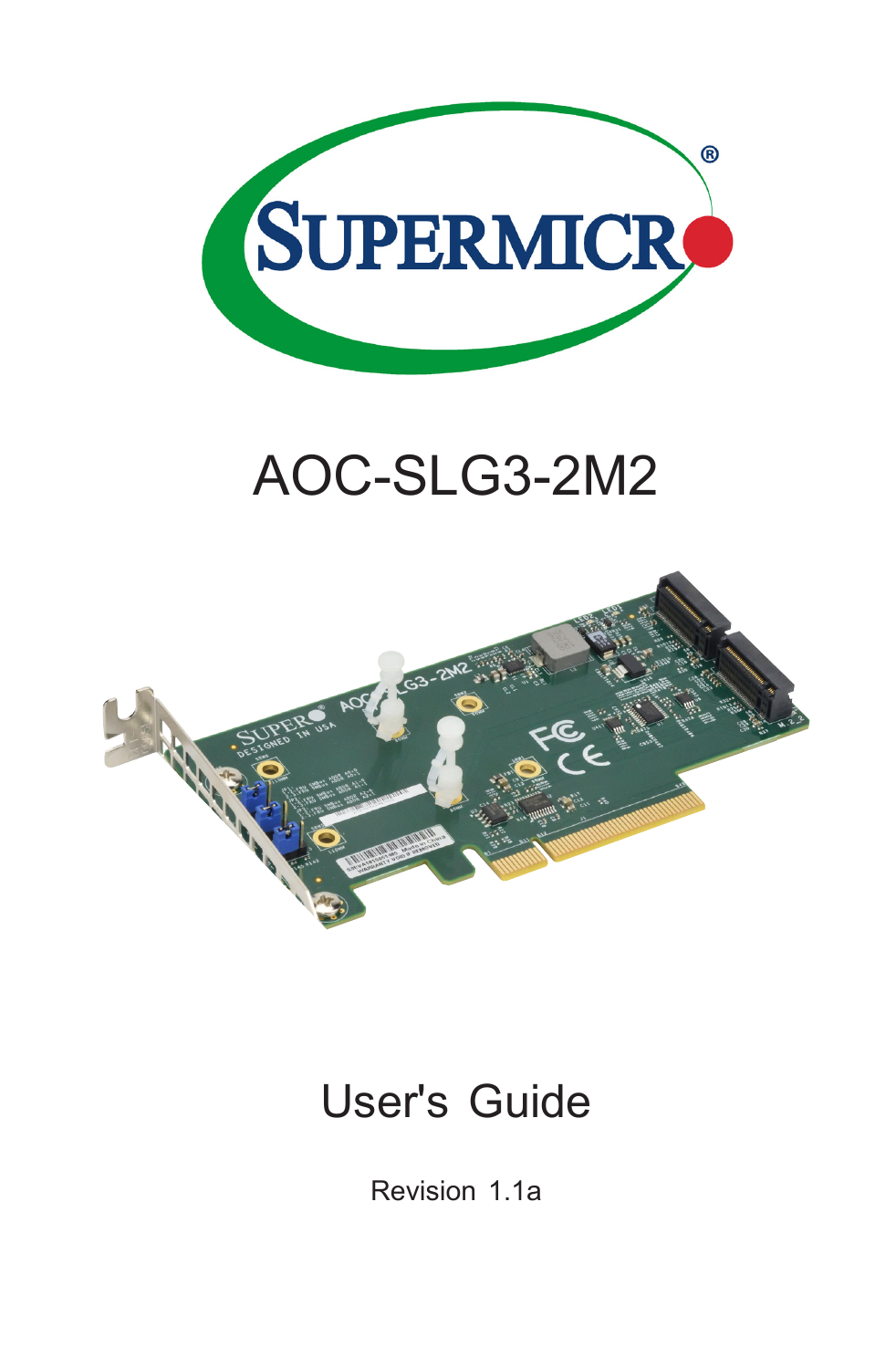The information in this user's manual has been carefully reviewed and is believed to be accurate. The vendor assumes no responsibility for any inaccuracies that may be contained in this document, and makes no commitment to update or to keep current the information in this manual, or to notify any person or organization of the updates. **Please Note: For the most up-to-date version of this manual, please see our website at [www.supermicro.com.](http://www.supermicro.com)**

Super Micro Computer, Inc. ("Supermicro") reserves the right to make changes to the product described in this manual at any time and without notice. This product, including software and documentation, is the property of Supermicro and/or its licensors, and is supplied only under a license. Any use or reproduction of this product is not allowed, except as expressly permitted by the terms of said license.

IN NO EVENT WILL SUPER MICRO COMPUTER, INC. BE LIABLE FOR DIRECT, INDIRECT, SPECIAL, INCIDENTAL, SPECULATIVE OR CONSEQUENTIAL DAMAGES ARISING FROM THE USE OR INABILITY TO USE THIS PRODUCT OR DOCUMENTATION, EVEN IF ADVISED OF THE POSSIBILITY OF SUCH DAMAGES. IN PARTICULAR, SUPER MICRO COMPUTER, INC. SHALL NOT HAVE LIABILITY FOR ANY HARDWARE, SOFTWARE, OR DATA STORED OR USED WITH THE PRODUCT, INCLUDING THE COSTS OF REPAIRING, REPLACING, INTEGRATING, INSTALLING OR RECOVERING SUCH HARDWARE, SOFTWARE, OR DATA.

Any disputes arising between manufacturer and customer shall be governed by the laws of Santa Clara County in the State of California, USA. The State of California, County of Santa Clara shall be the exclusive venue for the resolution of any such disputes. Supermicro's total liability for all claims will not exceed the price paid for the hardware product.

FCC Statement: This equipment has been tested and found to comply with the limits for a Class A digital device pursuant to Part 15 of the FCC Rules. These limits are designed to provide reasonable protection against harmful interference when the equipment is operated in industrial environment. This equipment generates, uses, and can radiate radio frequency energy and, if not installed and used in accordance with the manufacturer's instruction manual, may cause harmful interference with radio communications. Operation of this equipment in a residential area is likely to cause harmful interference, in which case you will be required to correct the interference at your own expense.

California Best Management Practices Regulations for Perchlorate Materials: This Perchlorate warning applies only to products containing CR (Manganese Dioxide) Lithium coin cells. "Perchlorate Material-special handling may apply. See [www.dtsc.ca.gov/hazardouswaste/perchlorate"](http://www.dtsc.ca.gov/hazardouswaste/perchlorate).



WARNING: This product can expose you to chemicals including lead, known to the State of California to cause cancer and birth defects or other reproductive harm. For more information, go to www.P65Warnings.ca.gov.

The products sold by Supermicro are not intended for and will not be used in life support systems, medical equipment, nuclear facilities or systems, aircraft, aircraft devices, aircraft/emergency communication devices or other critical systems whose failure to perform be reasonably expected to result in significant injury or loss of life or catastrophic property damage. Accordingly, Supermicro disclaims any and all liability, and should buyer use or sell such products for use in such ultra-hazardous applications, it does so entirely at its own risk. Furthermore, buyer agrees to fully indemnify, defend and hold Supermicro harmless for and against any and all claims, demands, actions, litigation, and proceedings of any kind arising out of or related to such ultra-hazardous use or sale.

Manual Revision 1.1a

Release Date: March 17, 2020

Unless you request and receive written permission from Super Micro Computer, Inc., you may not copy any part of this document. Information in this document is subject to change without notice. Other products and companies referred to herein are trademarks or registered trademarks of their respective companies or mark holders.

Copyright © 2020 by Super Micro Computer, Inc. All rights reserved. **Printed in the United States of America**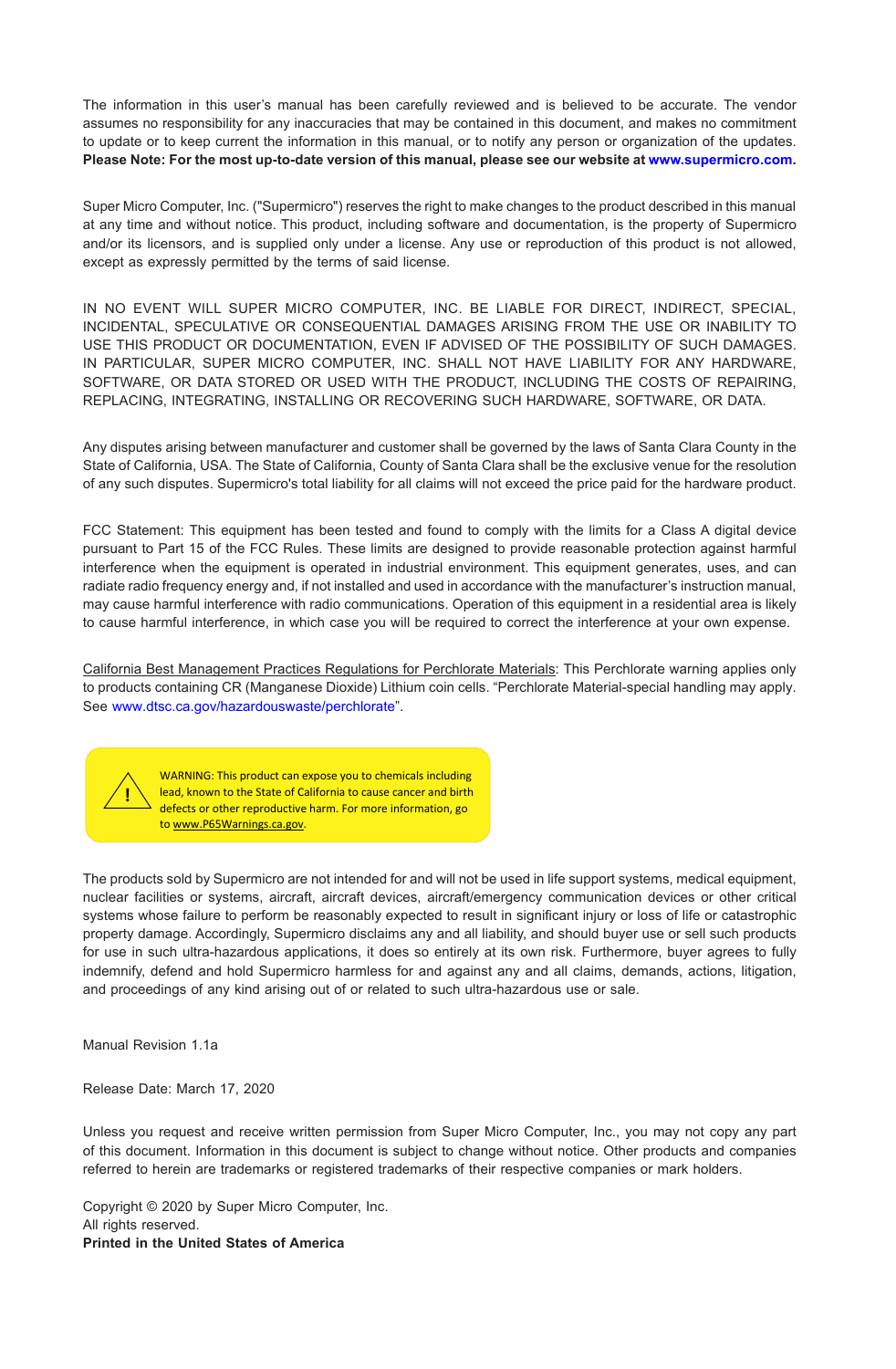## **Preface**

#### <span id="page-2-0"></span>**About this User's Guide**

This user's guide is written for system integrators, IT technicians, and knowledgeable end users. It provides information for the installation and use of the AOC-SLG3-2M2 expansion card.

#### **About this Expansion Card**

The AOC-SLG3-2M2 is an M.2 SSD carrier card that enables the user to add up to two Non-Volatile Memory express (NVMe) M.2 Solid-State Drives (SSDs). M.2 solid-state technology is an optimized, high-performance scalable storage solution, effectively streamlined for enterprise and client systems that leverage the cuttingedge capabilities of PCI-Express.

#### **An Important Note to the User**

All images and layouts shown in this user's guide are based upon the latest PCB revision available at the time of publishing. The card you have received may or may not look exactly the same as the graphics shown in this user's guide.

#### **Returning Merchandise for Service**

A receipt or copy of your invoice marked with the date of purchase is required before any warranty service will be rendered. You can obtain service by calling your vendor for a Returned Merchandise Authorization (RMA) number. When returning the AOC-SLG3-2M2 card to the manufacturer, the RMA number should be prominently displayed on the outside of the shipping carton, and the shipping package is mailed prepaid or hand-carried. Shipping and handling charges will be applied for all orders that must be mailed when service is complete. For faster service, you can also request a RMA authorization online http://www.supermicro.com/RmaForm/.

This warranty only covers normal consumer use and does not cover damages incurred in shipping or from failure due to the alteration, misuse, abuse or improper maintenance of products.

During the warranty period, contact your distributor first for any product problems.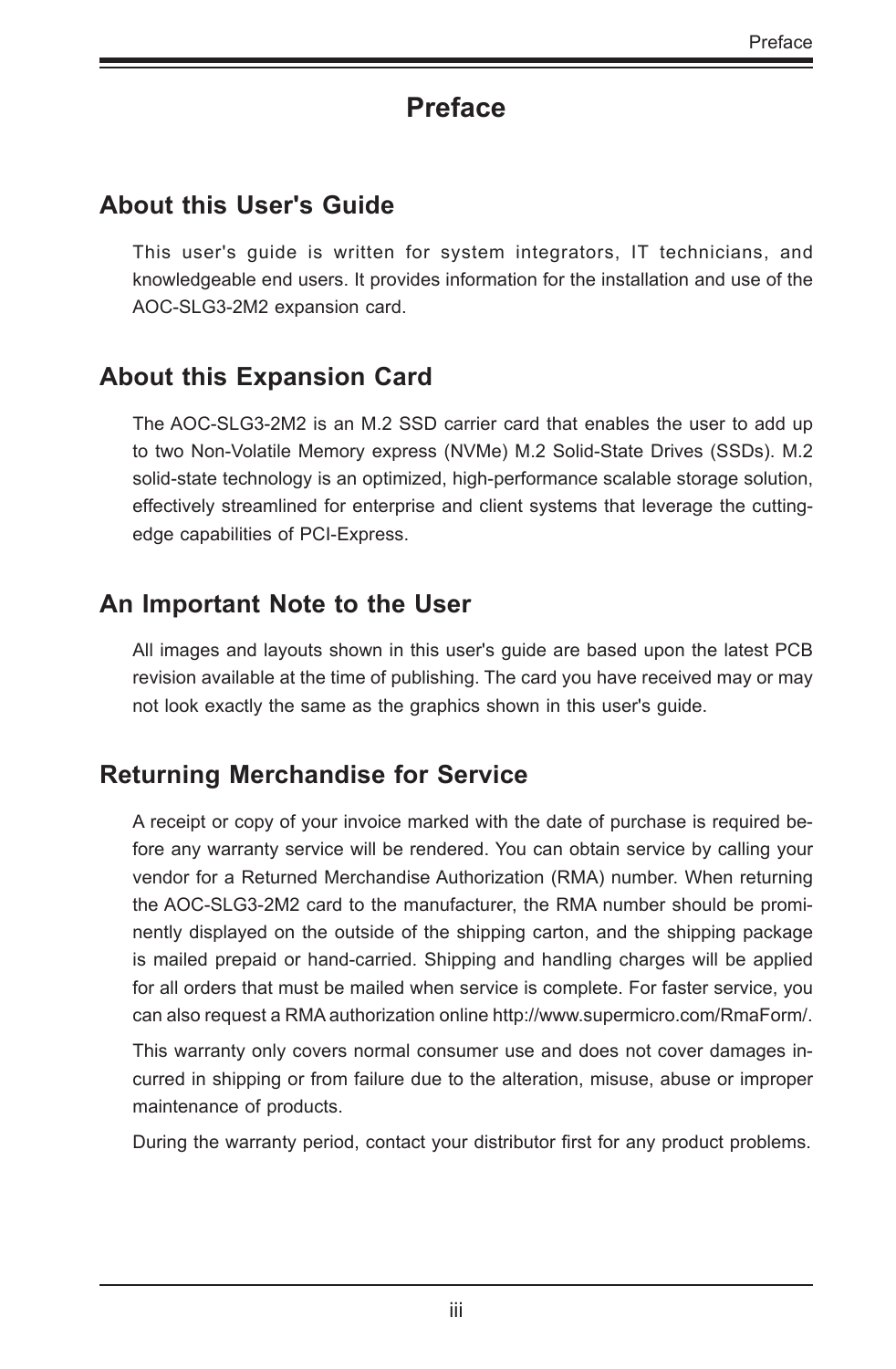#### <span id="page-3-0"></span>**Conventions Used in the User's Guide**

Pay special attention to the following symbols for proper system installation and for safety instructions to prevent damage to the system or injury to yourself:

**Note:** Additional information given for proper system setup.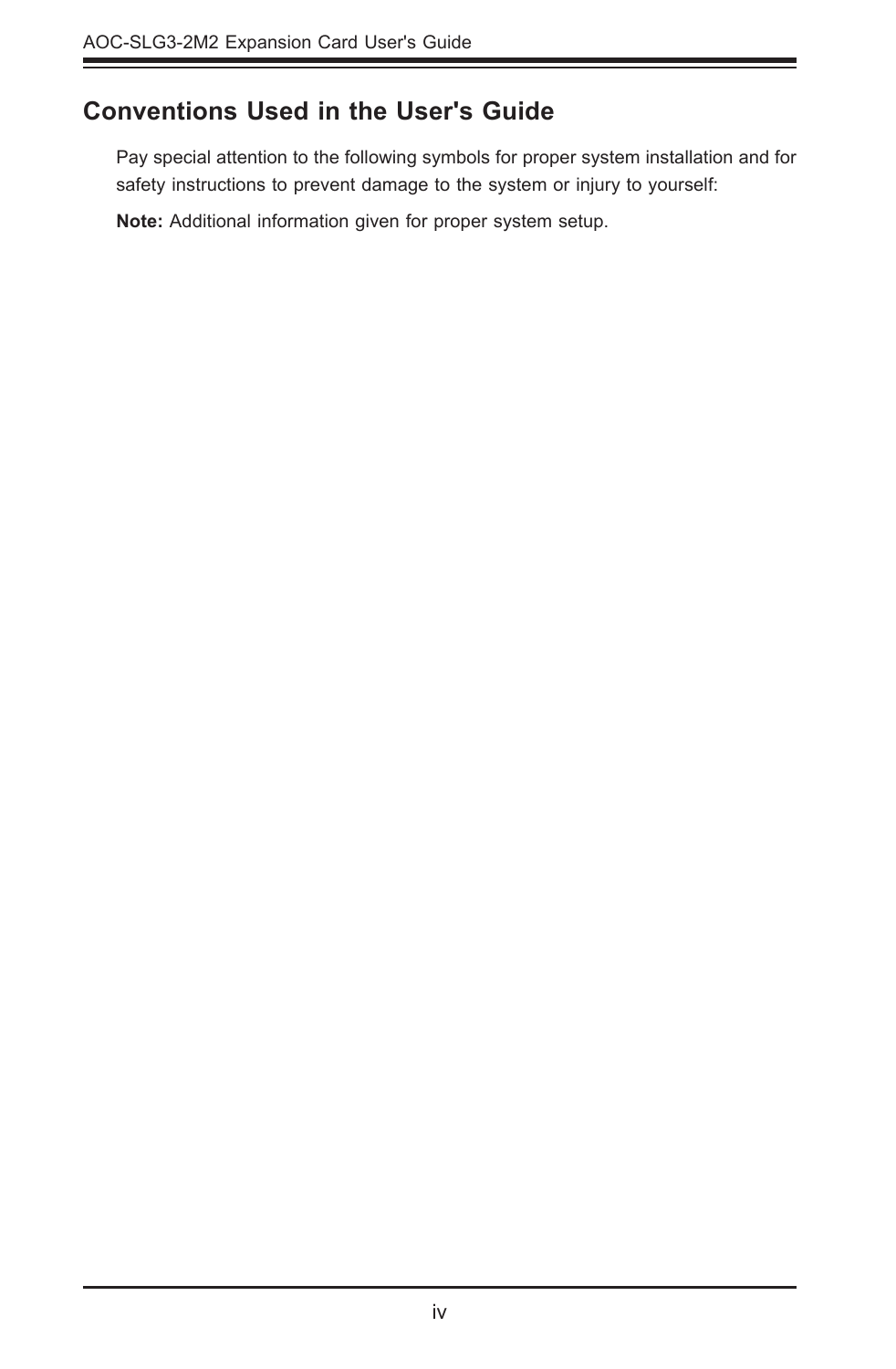## <span id="page-4-0"></span>**Contacting Supermicro**

| <b>Headquarters</b> |                                                |  |  |
|---------------------|------------------------------------------------|--|--|
| Address:            | Super Micro Computer, Inc.                     |  |  |
|                     | 980 Rock Ave.                                  |  |  |
|                     | San Jose, CA 95131 U.S.A.                      |  |  |
| Tel:                | +1 (408) 503-8000                              |  |  |
| Fax:                | +1 (408) 503-8008                              |  |  |
| Email:              | marketing@supermicro.com (General Information) |  |  |
|                     | support@supermicro.com (Technical Support)     |  |  |
| Website:            | www.supermicro.com                             |  |  |
| <b>Europe</b>       |                                                |  |  |
| Address:            | Super Micro Computer B.V.                      |  |  |
|                     | Het Sterrenbeeld 28, 5215 ML                   |  |  |
|                     | 's-Hertogenbosch, The Netherlands              |  |  |
| Tel:                | +31 (0) 73-6400390                             |  |  |
| Fax:                | +31 (0) 73-6416525                             |  |  |
| Email:              | sales@supermicro.nl (General Information)      |  |  |
|                     | support@supermicro.nl (Technical Support)      |  |  |
|                     | rma@supermicro.nl (Customer Support)           |  |  |
| Website:            | www.supermicro.nl                              |  |  |
| Asia-Pacific        |                                                |  |  |
| Address:            | Super Micro Computer, Inc.                     |  |  |
|                     | 3F, No. 150, Jian 1st Rd.                      |  |  |
|                     | Zhonghe Dist., New Taipei City 235             |  |  |
|                     | Taiwan (R.O.C)                                 |  |  |
| Tel:                | +886-(2) 8226-3990                             |  |  |
| Fax:                | +886-(2) 8226-3992                             |  |  |
| Email:              | support@supermicro.com.tw                      |  |  |
| Website:            | www.supermicro.com.tw                          |  |  |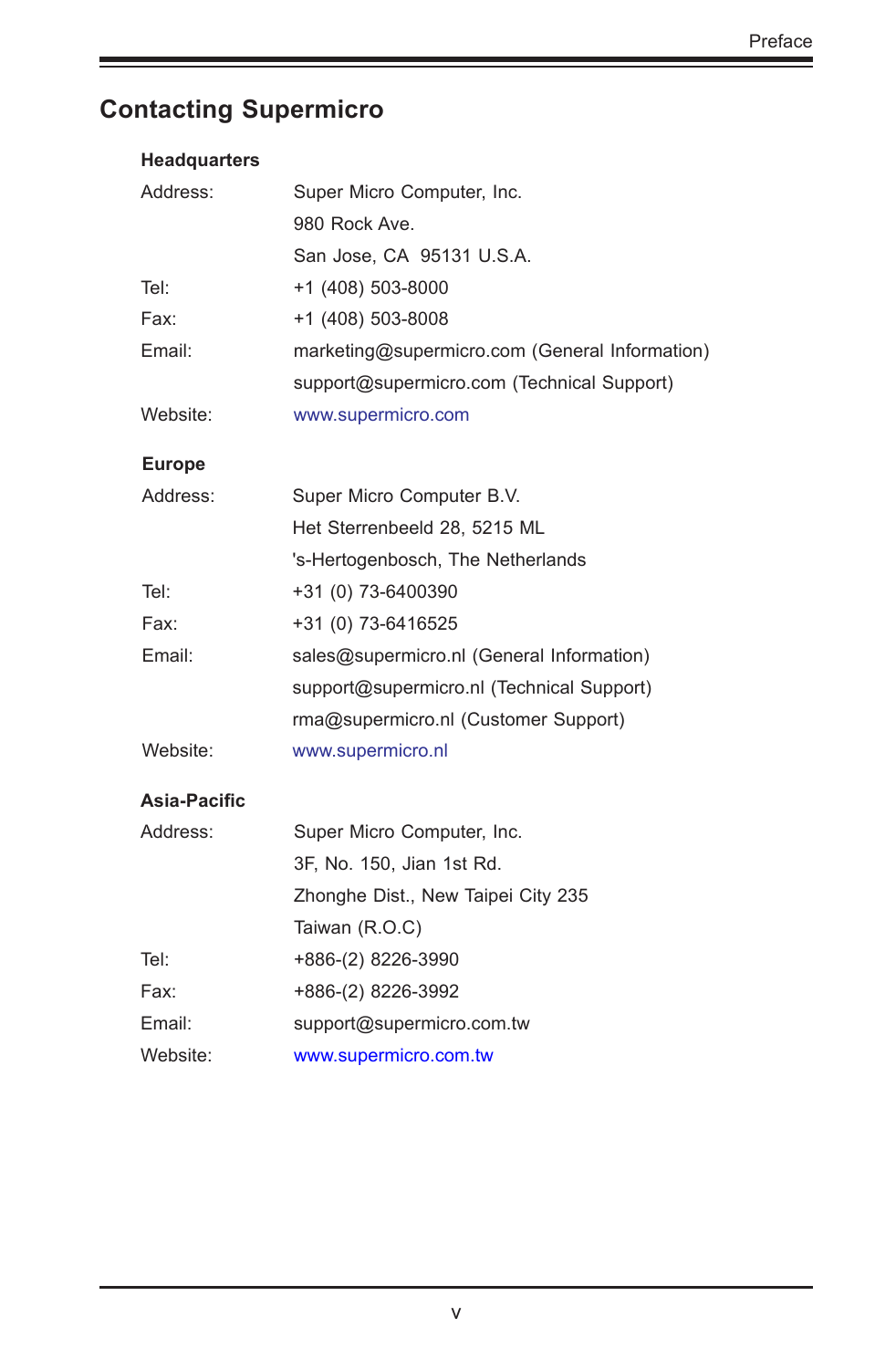## **Table of Contents**

٠

#### **Preface**

|         | <b>Chapter 1 Overview</b>            |
|---------|--------------------------------------|
| $1 - 1$ |                                      |
| $1 - 2$ |                                      |
|         |                                      |
|         |                                      |
|         |                                      |
|         | <b>Chapter 2 Hardware Components</b> |
| $2 - 1$ |                                      |
| $2 - 2$ |                                      |
| $2 - 3$ |                                      |
|         |                                      |
|         |                                      |
| $2 - 4$ |                                      |
| $2 - 5$ |                                      |
|         |                                      |
|         | <b>Chapter 3 Installation</b>        |
| $3 - 1$ |                                      |
|         |                                      |
|         |                                      |
| $3-2$   |                                      |
| $3 - 3$ |                                      |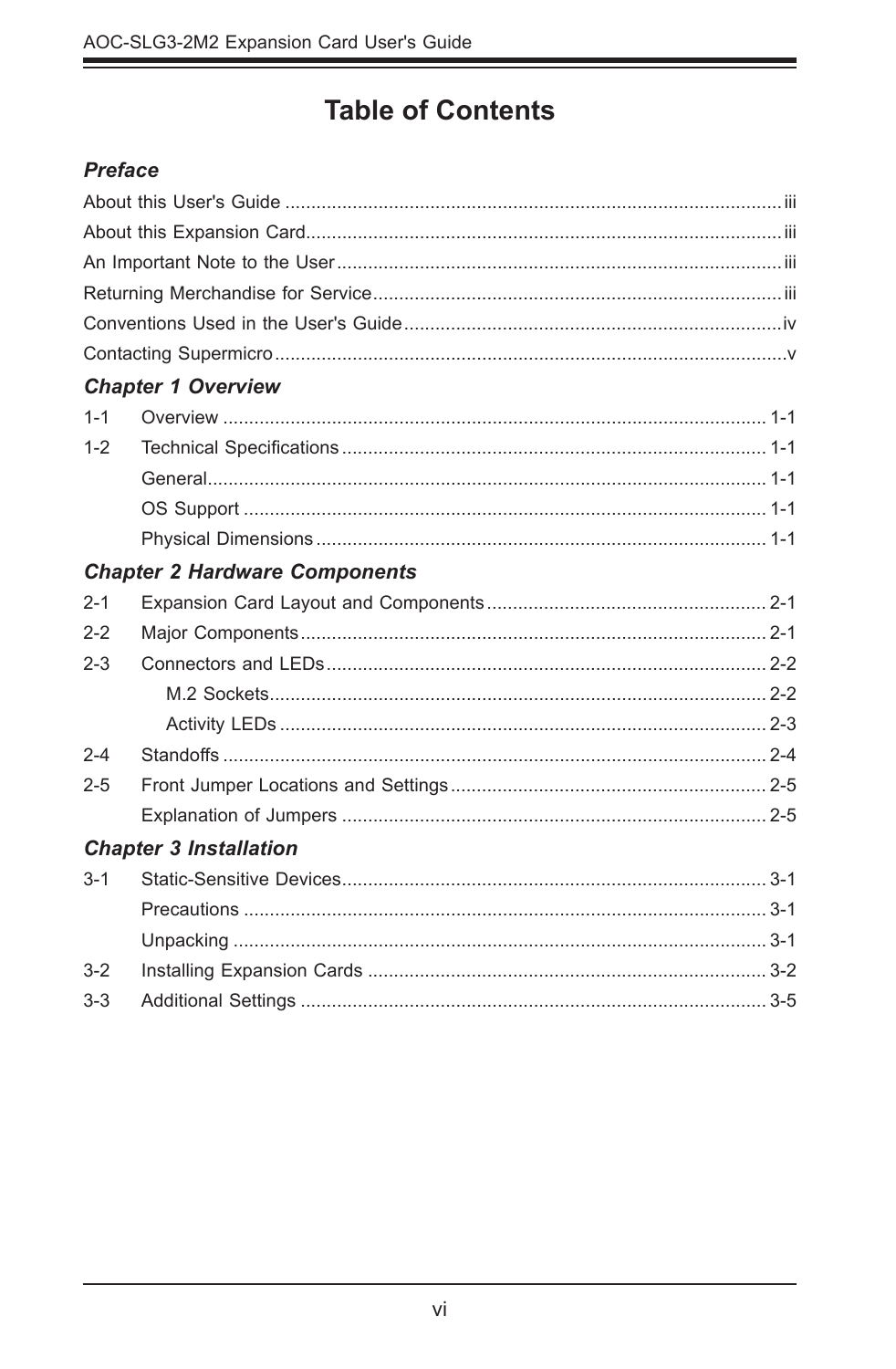## **Chapter 1**

#### **Overview**

#### <span id="page-6-0"></span>**1-1 Overview**

Congratulations on purchasing your expansion card from an acknowledged leader in the industry. Supermicro products are designed with the utmost attention to detail to provide you with the highest standards in quality and performance. For product support and updates, please refer to our website at [http://www.supermicro.com](http://www.supermicro.com/products/accessories/index.cfm?Type=20)[.](http://www.supermicro.com/products/accessories/index.cfm
)

#### **1-2 Technical Specifications**

#### **General**

PCIe 3.0 x8 low-profile card Ambient operating temperature from 10°C - 55°C Supports up to two NVMe M.2 SSDs

#### **OS Support**

The following operating systems and their later versions are supported:

Windows

Linux

VMware

#### **Physical Dimensions**

Card PCB dimensions: 2.71" x 5.24" (H x L)

**Note:** If the motherboard or riser card has PCI-E reverse lanes, M.2 drives installed on this card will be displayed in reverse sequence in the OS compared to the sequence shown on the AOC silkscreen.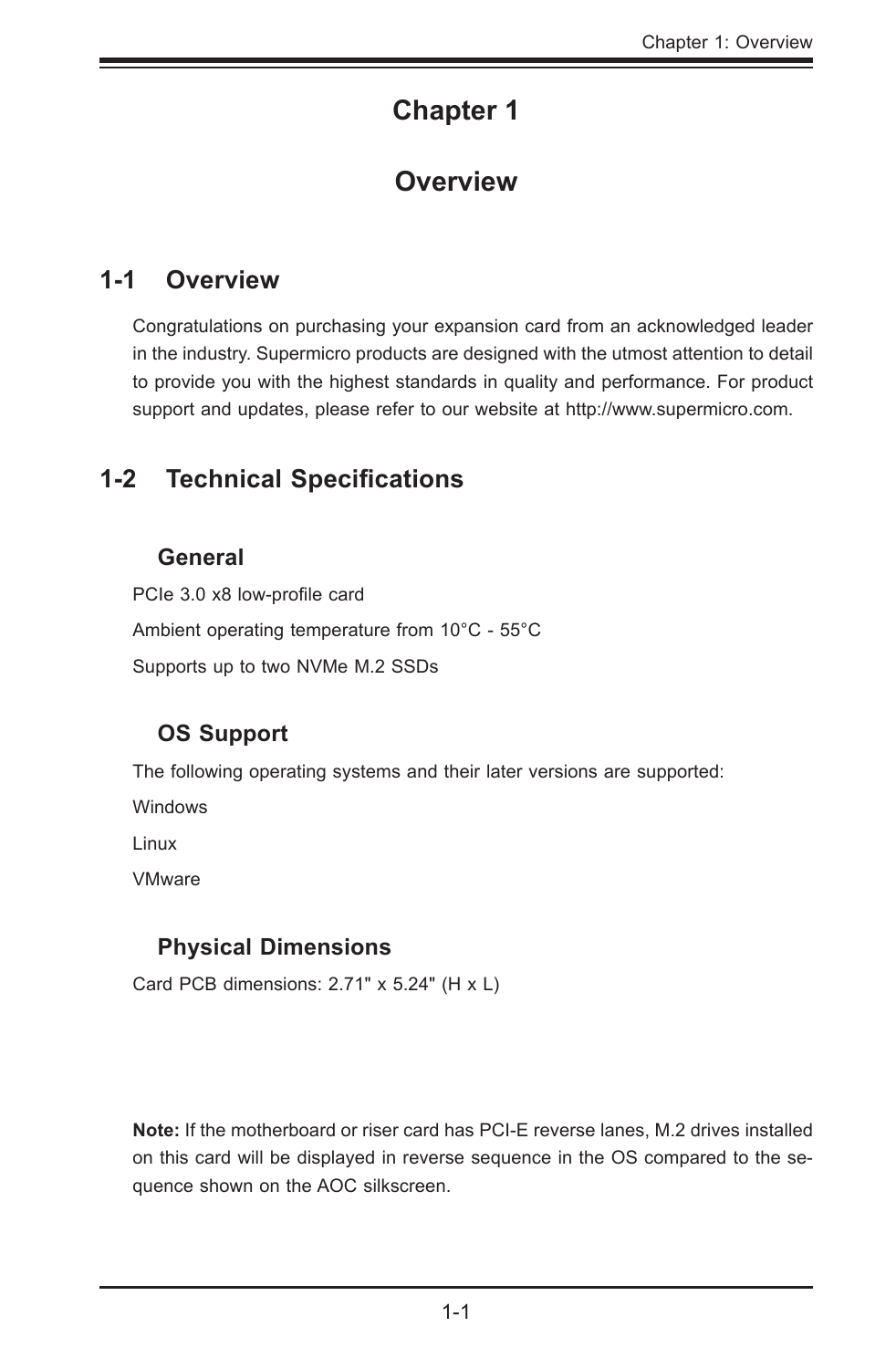#### **Notes**

ī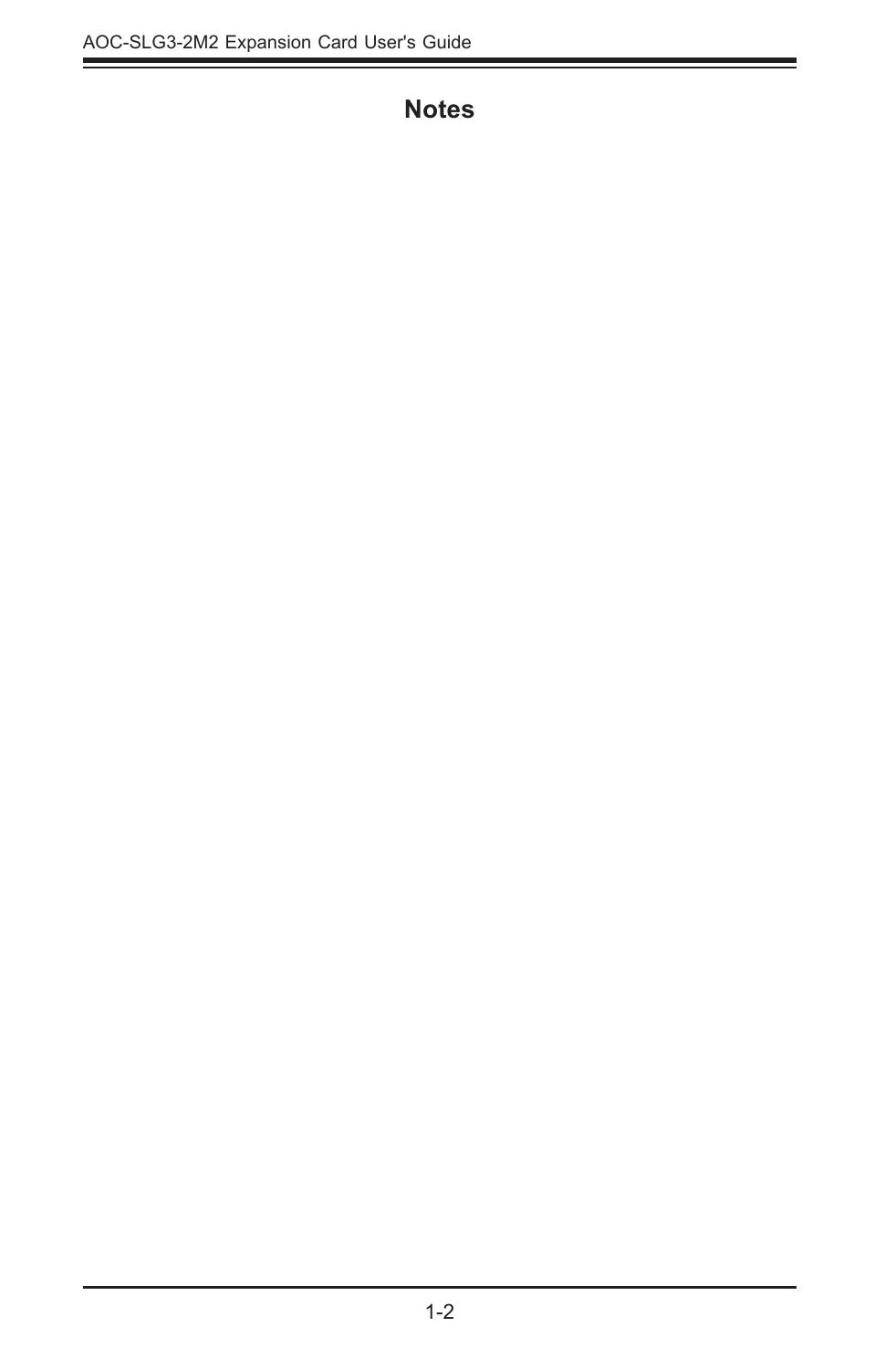## **Chapter 2**

## **Hardware Components**

#### <span id="page-8-0"></span>**2-1 Expansion Card Layout and Components**



**The AOC-SLG3-2M2 Layout**

#### **2-2 Major Components**

The following major components are on the AOC-SLG3-2M2:

- A. M.2 Socket 1
- B. M.2 Socket 2
- C. M.2 Socket 1 Activity LED
- D. M.2 Socket 2 Activity LED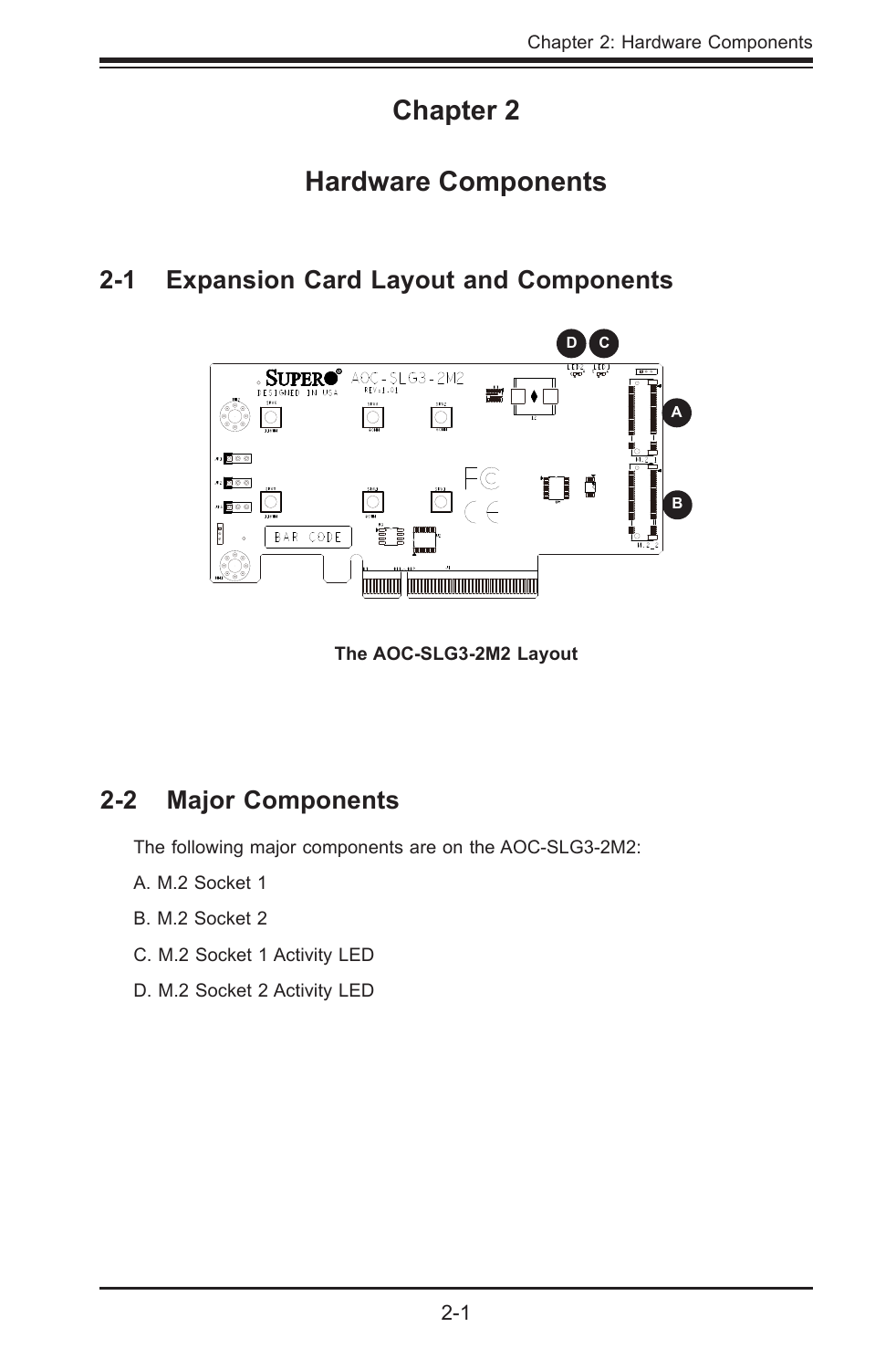#### <span id="page-9-0"></span>**2-3 Connectors and LEDs**

#### **M.2 Sockets**

There are two M.2 sockets on the expansion card.



**The AOC-SLG3-2M2 NVMe Connectors**

#### A. M.2 Socket 1

B. M.2 Socket 2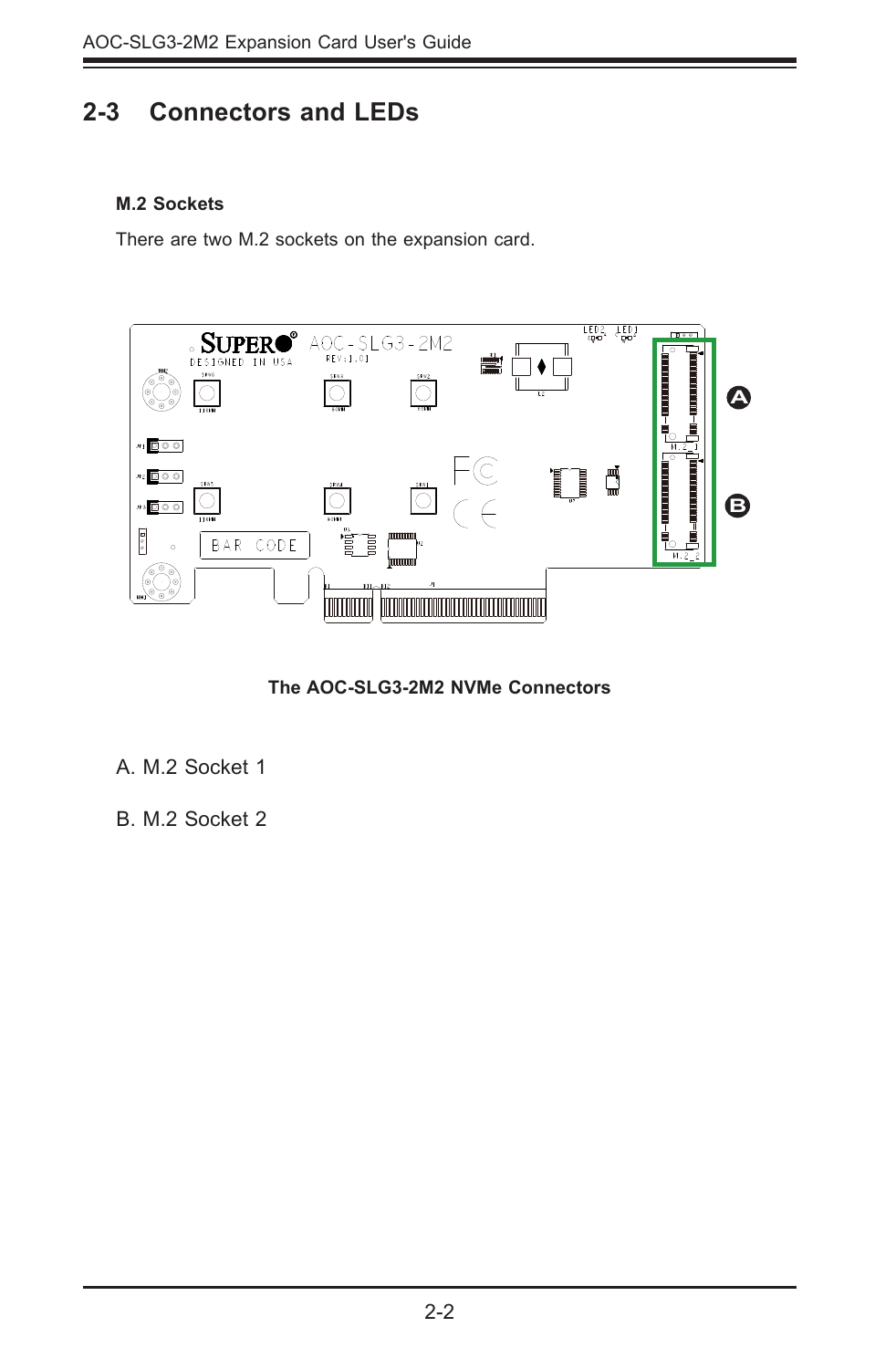#### <span id="page-10-0"></span>**Activity LEDs**

There are two Activity LEDs on the AOC-SLG3-2M2 designated as LED1 and LED2. See the table below for information.



#### **The AOC-SLG3-2M2 LEDs**

A. Activity LEDs

| <b>Activity LED Status</b> |                        |                                                                     |  |  |  |
|----------------------------|------------------------|---------------------------------------------------------------------|--|--|--|
| LED                        | Color<br><b>Status</b> |                                                                     |  |  |  |
| LED <sub>1</sub>           | Green                  | Blinks whenever there is any read or write activity on M.2 Socket 1 |  |  |  |
| LED <sub>2</sub>           | Green                  | Blinks whenever there is any read or write activity on M.2 Socket 2 |  |  |  |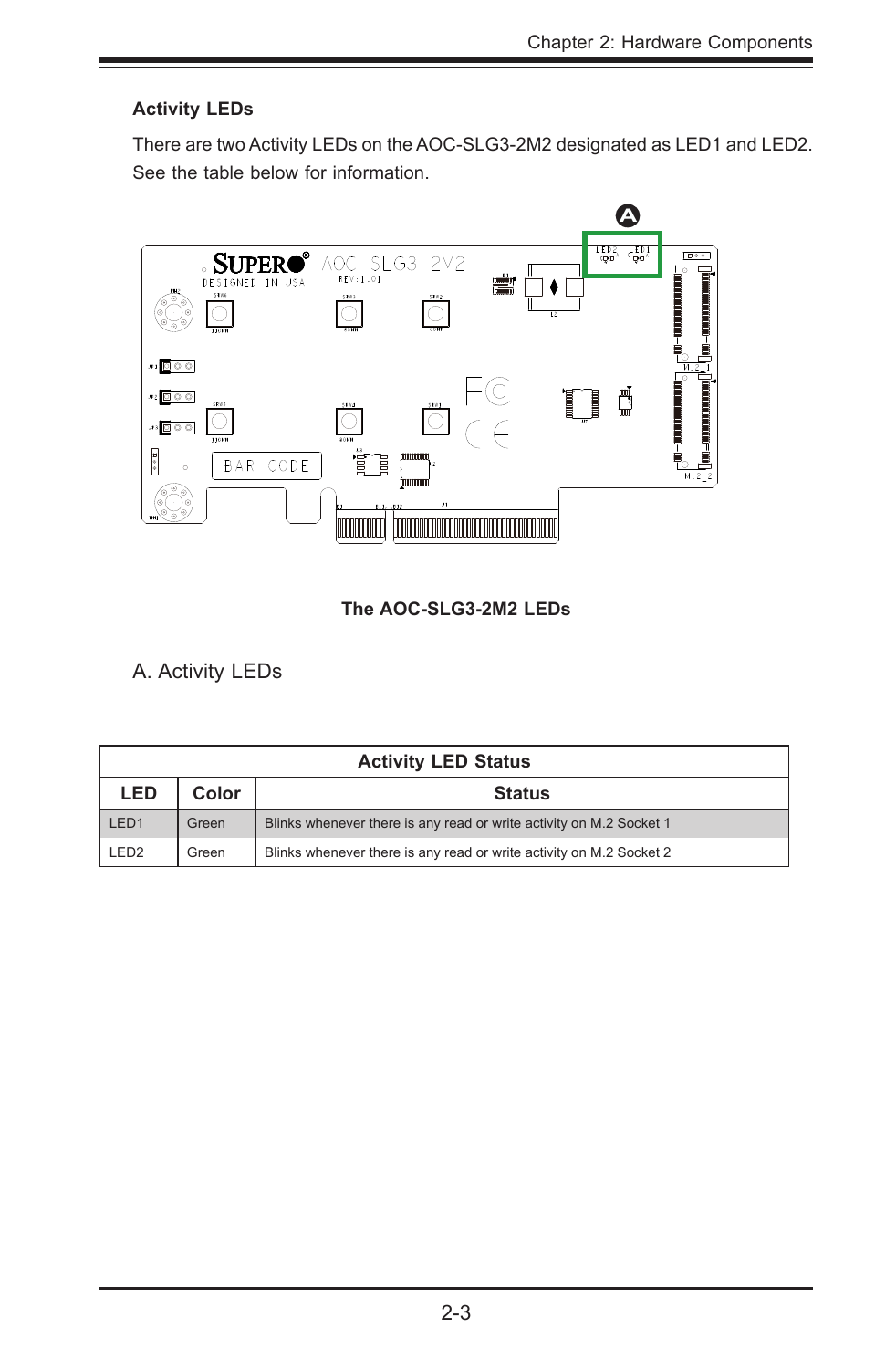### <span id="page-11-0"></span>**2-4 Standoffs**

 $\Gamma$ 

The AOC-SLG3-2M2 is designed with movable standoffs which support three different M.2 SSD lengths. Place the standoffs as indicated below:

| M.2 Length             | <b>Standoff Positions</b> |  |
|------------------------|---------------------------|--|
| 22 mm x 110 mm         | 1: SRW5 and SRW6          |  |
| 22 mm x 80 mm          | 2: SRW3 and SRW4          |  |
| $22$ mm $\times$ 60 mm | 3: SRW1 and SRW2          |  |



**The AOC-SLG3-2M2 Standoff Positions**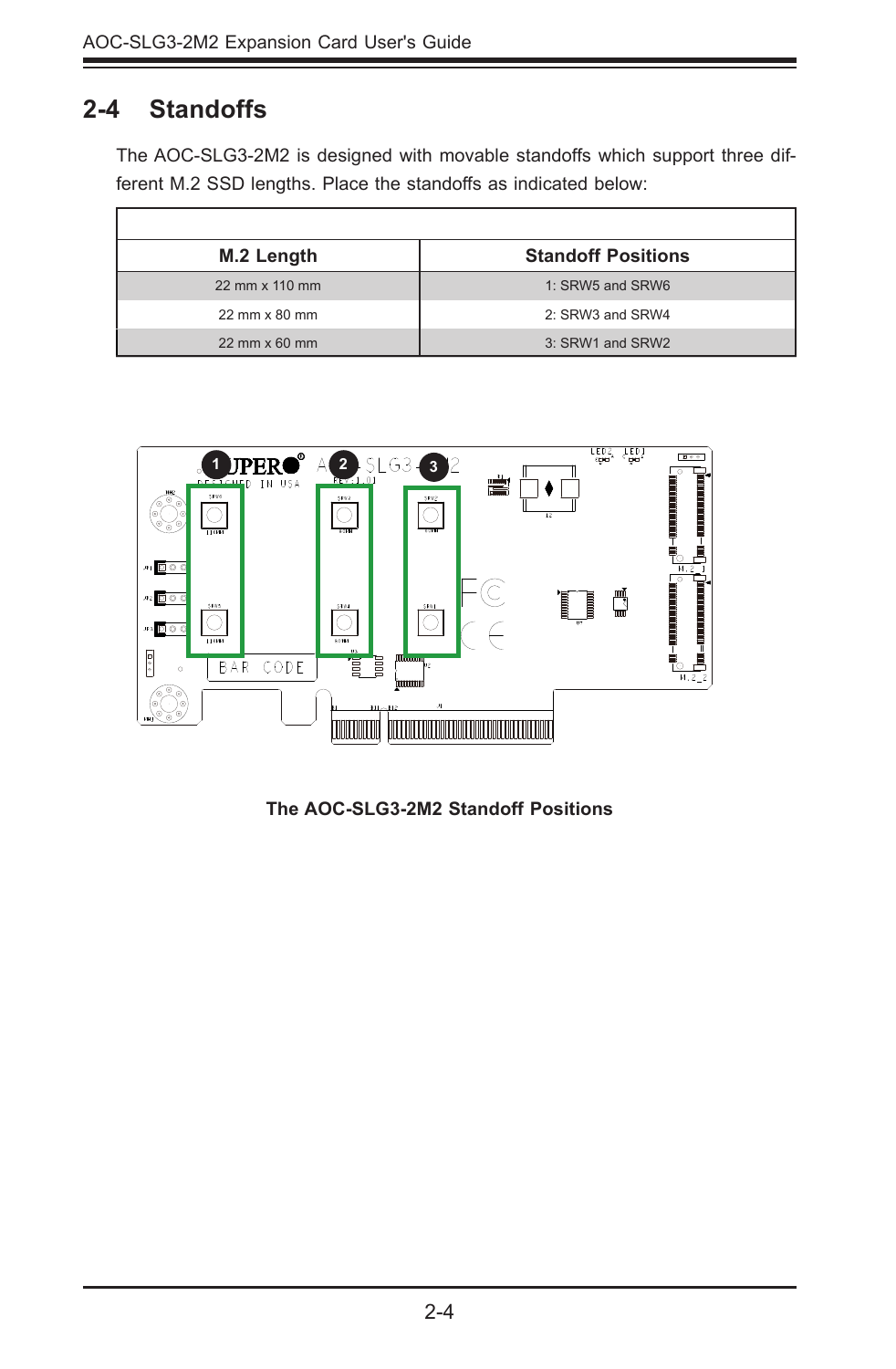

#### <span id="page-12-0"></span>**2-5 Front Jumper Locations and Settings**

**The AOC-SLG3-2M2 Jumpers**

#### **Explanation of Jumpers**

To modify the operation of the backplane, jumpers can be used to choose between optional settings. Jumpers create shorts between two pins to change the function of the connector. Pin 1 is identified with a square solder pad on the printed circuit board. Note: On two pin jumpers, "Closed" means the jumper is on and "Open" means the jumper is off the pins.



These jumpers are used to configure the SMBus address where the AOC is detected by the BIOS. The default SMBus address is set to "A0"; however, it can also be configured to a different setting to avoid possible address conflict with another device installed on the same SMBus. Please do not change the default setting unless you are explicitly instructed to do so by Supermicro. It should never be changed unless explicitly instructed by Supermicro.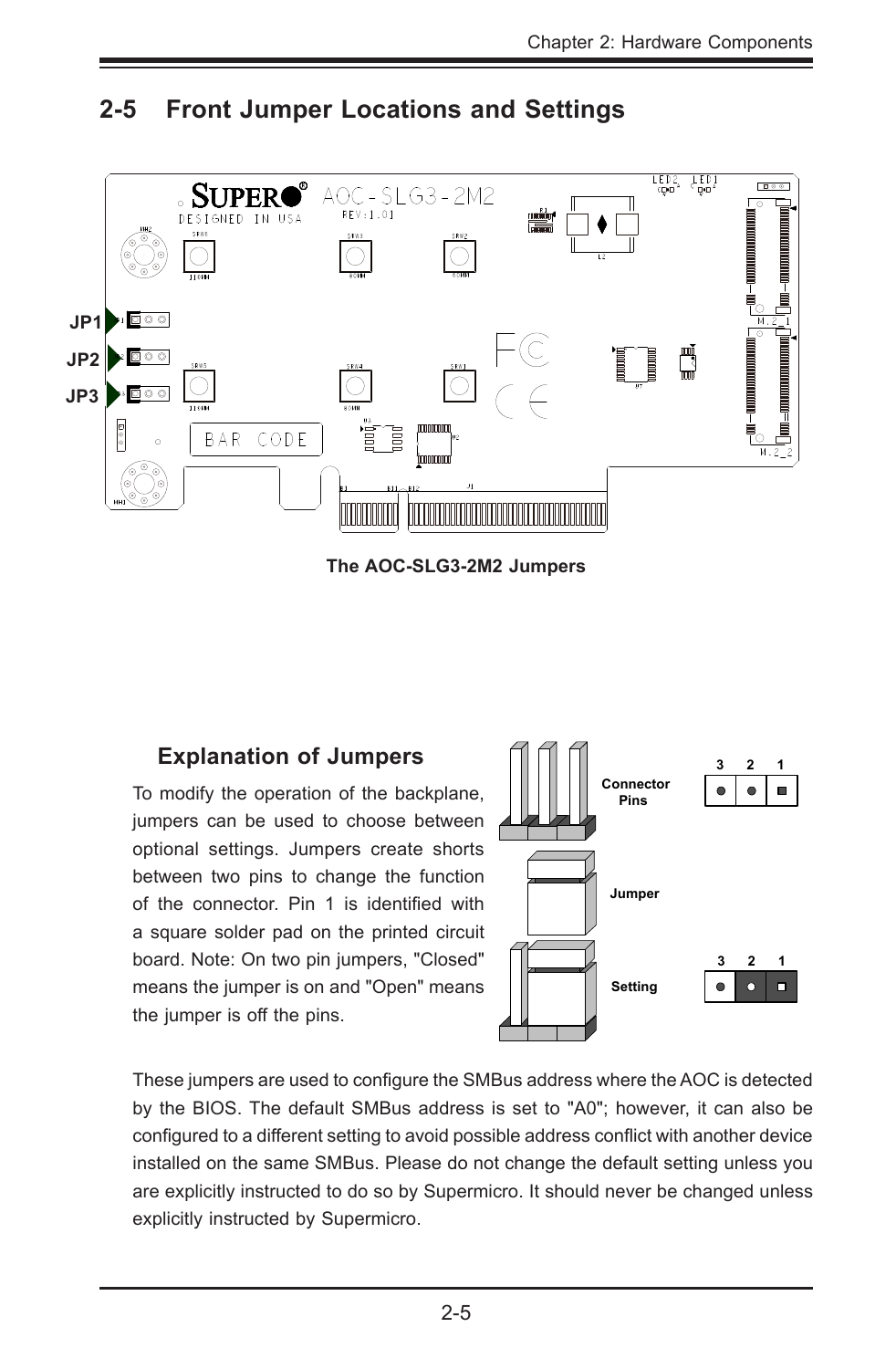**Note:** Unless explicitly instructed otherwise by the manufacturer, do not move the jumpers from their default locations. Doing so may disable the jumpers. Jumpers not documented below are unpopulated.

| <b>SMB Address</b><br>$1-2=0, 2-3=1$ |                       |                       |                       |  |  |  |
|--------------------------------------|-----------------------|-----------------------|-----------------------|--|--|--|
| JP3<br>A2                            | JP2<br>A <sub>1</sub> | JP1<br>A <sub>0</sub> | Hex<br><b>Address</b> |  |  |  |
| 0                                    | 0                     | 0                     | A <sub>0</sub>        |  |  |  |
| 0                                    | $\Omega$              |                       | A2                    |  |  |  |
| 0                                    |                       | O                     | A <sub>4</sub>        |  |  |  |
| O                                    |                       |                       | A <sub>6</sub>        |  |  |  |
|                                      | $\Omega$              | n                     | A <sub>8</sub>        |  |  |  |
|                                      | $\bf{0}$              |                       | AA                    |  |  |  |
|                                      |                       | n                     | AC                    |  |  |  |
|                                      |                       |                       | AE                    |  |  |  |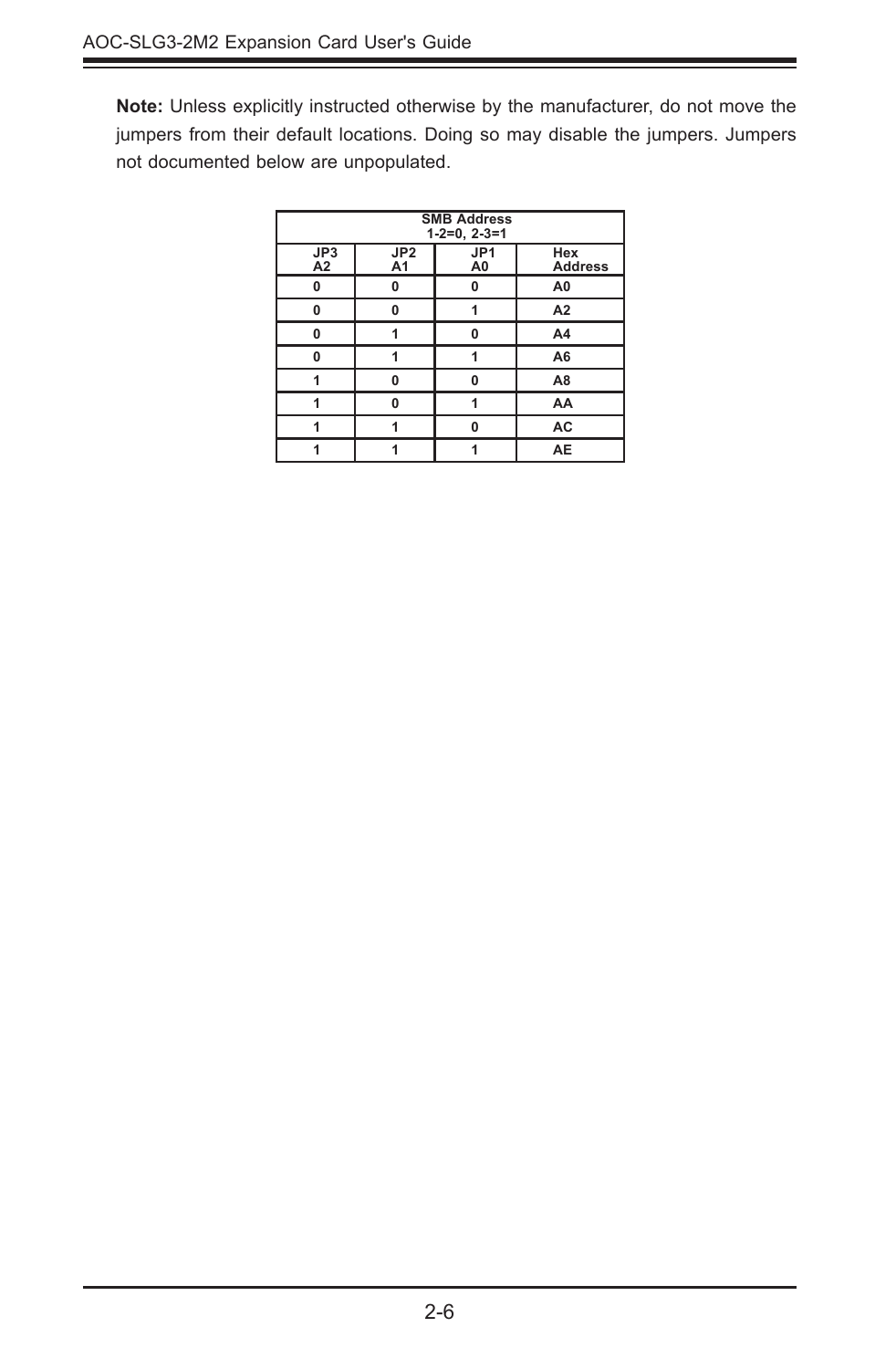## **Chapter 3**

## **Installation**

#### <span id="page-14-0"></span>**3-1 Static-Sensitive Devices**

Electrostatic Discharge (ESD) can damage electronic components. To avoid damaging your expansion card, it is important to handle it very carefully. The following measures are generally sufficient to protect your equipment from ESD.

#### **Precautions**

- Use a grounded wrist strap designed to prevent static discharge.
- Touch a grounded metal object before removing the expansion card from the antistatic bag.
- Handle the expansion card by its edges only; do not touch its components or peripheral chips.
- Put the expansion card back into the antistatic bags when not in use.
- For grounding purposes, make sure that your system chassis provides excellent conductivity between the power supply, the case, the mounting fasteners and the expansion card.

#### **Unpacking**

.

The expansion card is shipped in antistatic packaging to avoid static damage. When unpacking your component, make sure you are static protected.

**Note:** To avoid damaging your components and to ensure proper installation, be sure to always connect the power cord last, and always remove it before adding, removing or changing any hardware components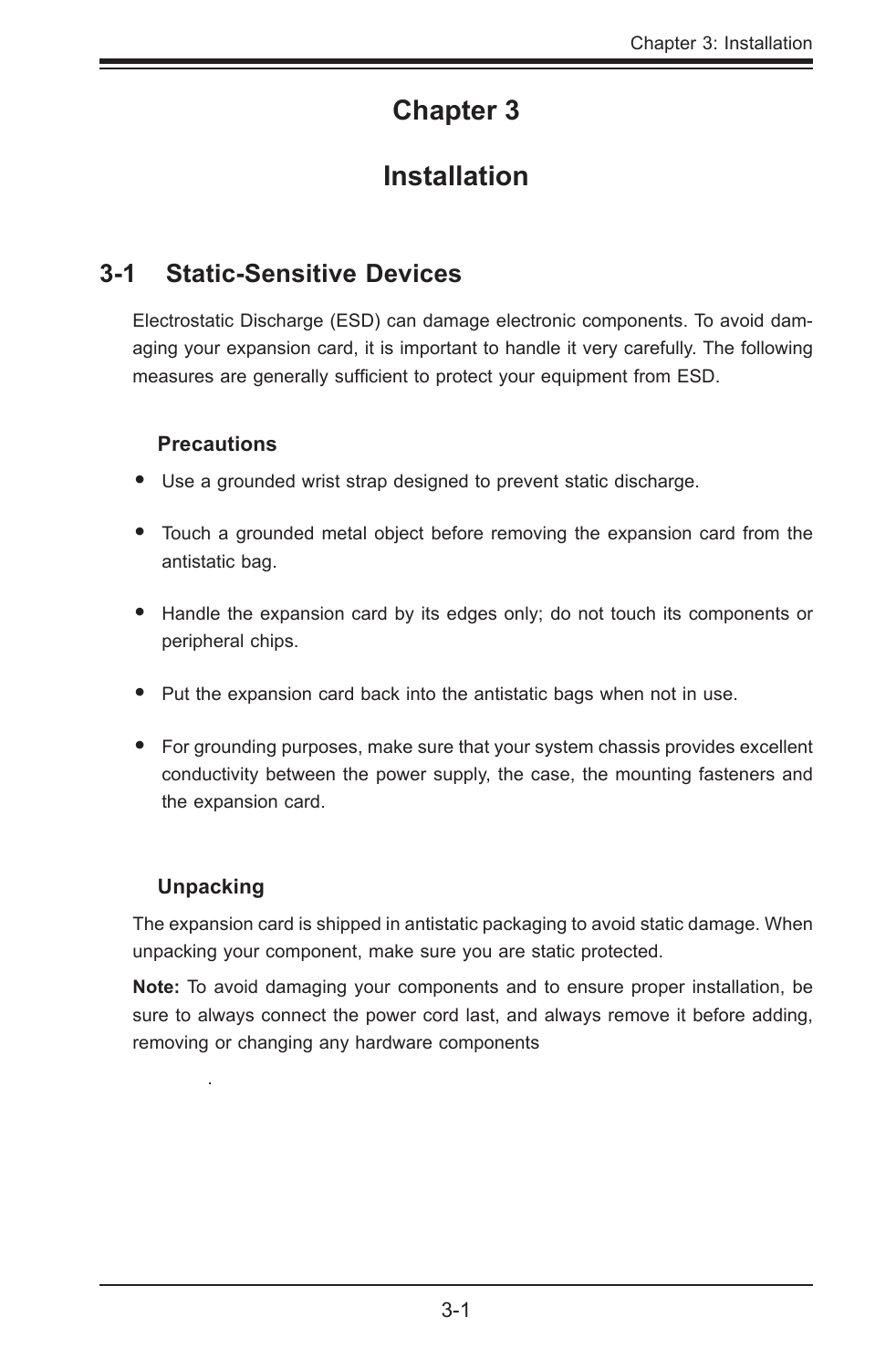#### <span id="page-15-0"></span>**3-2 Installing Expansion Cards**

The AOC-SLG3-2M2 supports two M.2 SSDs in 60 mm, 80 mm, or 110 mm length. Visit the Supermicro website for a current list of supported M.2 SSDs.

#### *Installing Expansion Cards*

- 1. Power down the system and remove the power cord from the rear of the power supply.
- 2. Use industry-standard anti-static equipment (such as gloves or wrist strap) and follow the precautions on page 3-1 to avoid damage caused by ESD.
- 3. For each SSD, install the standoff in the appropriate hole that corresponds with the form factor of the SSD to be installed (60 mm, 80mm, or 110 mm length SSDs are supported). Push the plastic standoff until it snaps into the carrier card.



4. Insert one or two M.2 SSDs into the slots on the expansion card. Then push it flat against the carrier card and the plastic standoff.



**Inserting a M.2 SSD into an Expansion Card Slot**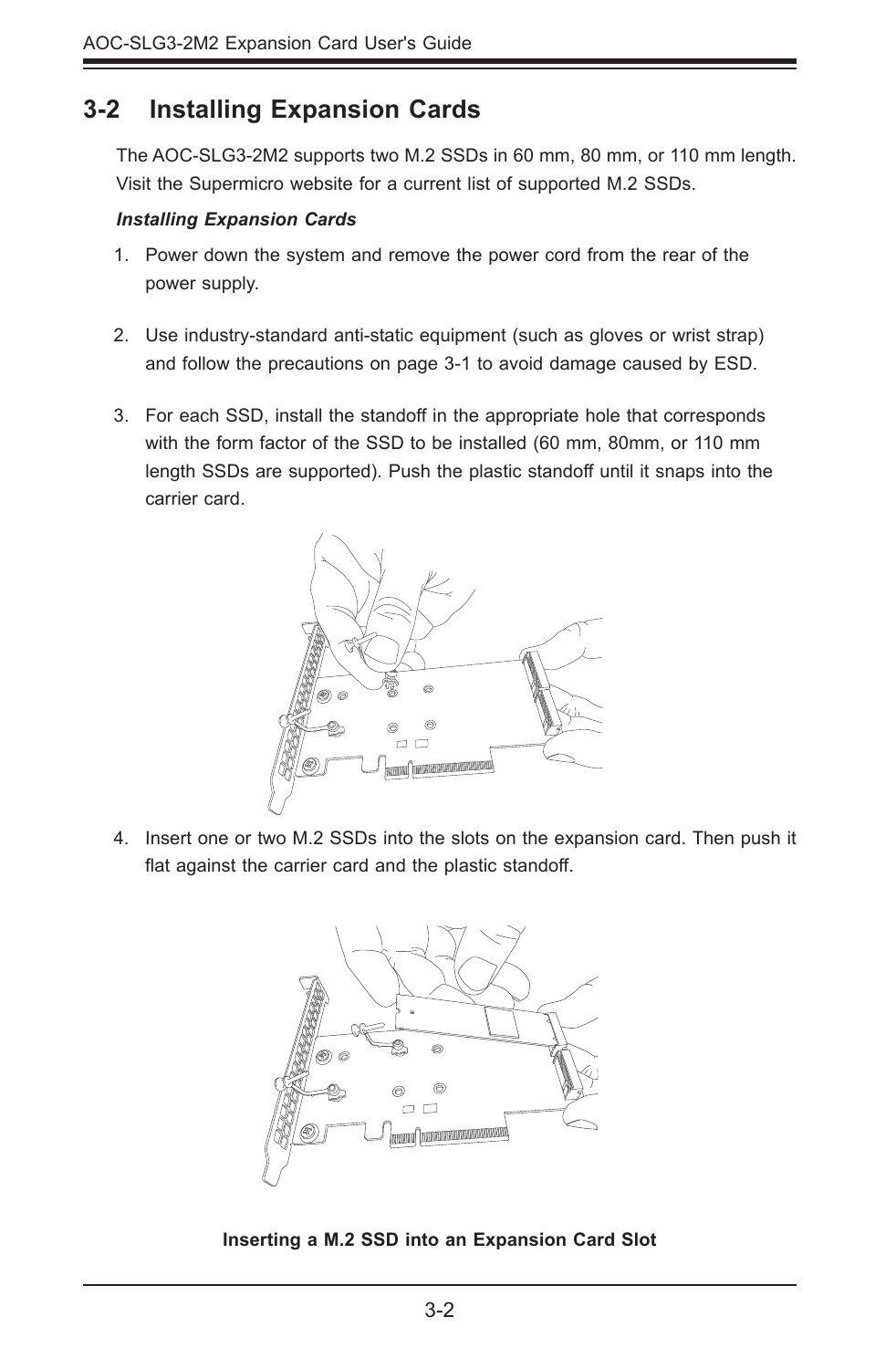

**Securing the M.2 SSD to the Expansion Card**

5. Secure each M.2 card by pushing the standoff into place in the mounting hole designated as 60 mm, 80 mm, or 110 mm.

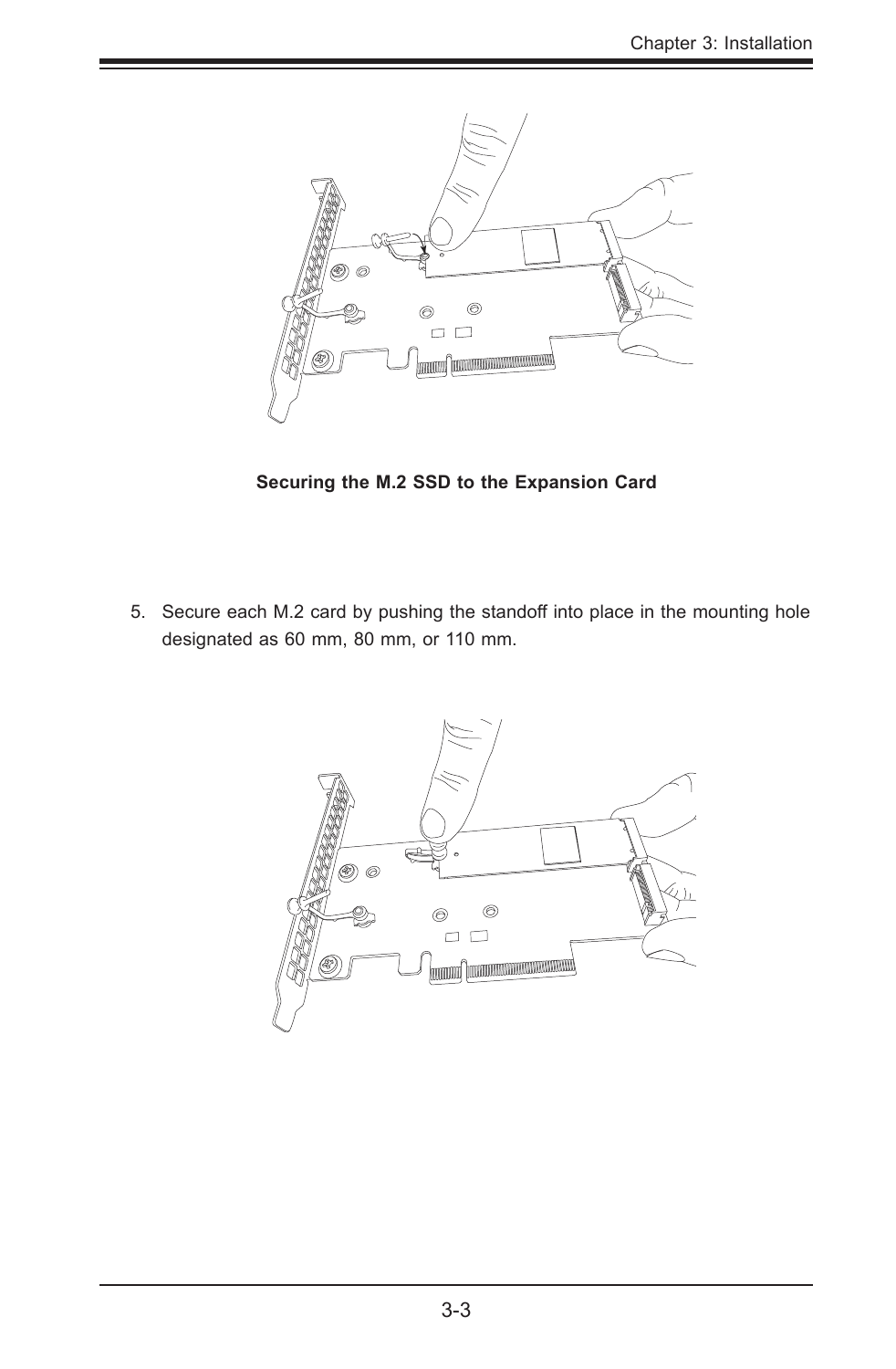

**The M.2 SSD secured to the Expansion Card**

6. Simultaneously slide the expansion card bracket into the PCIe slot of the chassis, while plugging the expansion card into the appropriate slot on the motherboard.



7. Plug the power cord into the rear of the power supply and power up the system.